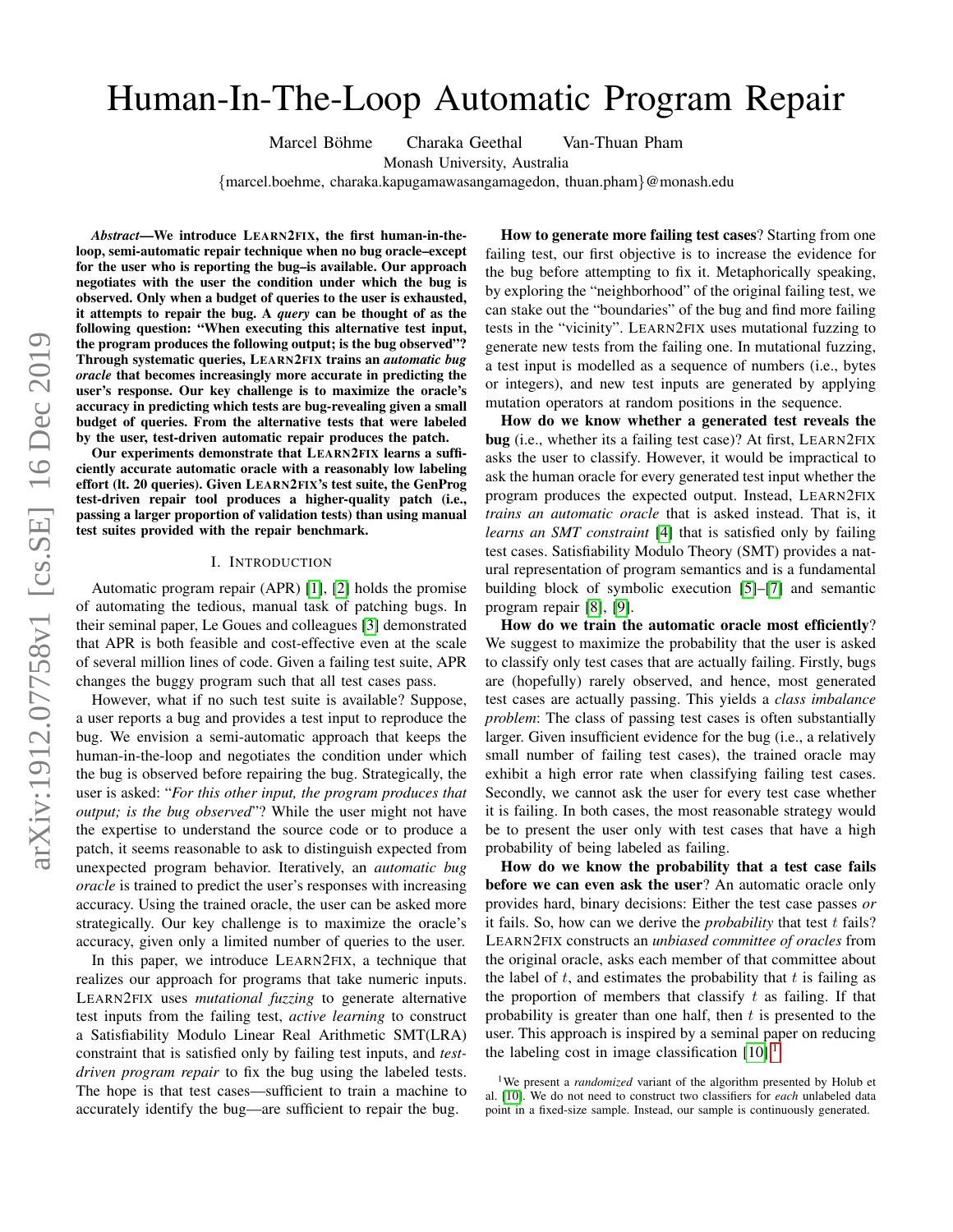Our *experiments* with Codeflaws [\[11\]](#page-10-9) demonstrate that

- Oracle quality is high. Even though LEARN2FIX has only ever seen a single failing test case from the manually labeled validation test suite, the automatic oracle is able to accurately predict the label of 75–84% validation tests (and 76-80% of *failing* validation tests) for the median subject. The prediction accuracy further increases as more queries can be sent to the human oracle.
- The labeling effort is low. As oracle quality increases, the proportion of generated tests that are sent to the human oracle decreases. This suggests that the automatic oracle gradually takes over from the human oracle. Meanwhile, the probability that a test case which is sent to the human is *failing* increases. This suggests, our automatic oracle is effective in reducing the number of queries.
- The repair quality is high. We used the GenProg automatic repair tool [\[3\]](#page-10-2) to (i) repair each buggy program with the *manually* constructed test suite (excl. heldout. $\star$ ), and (ii) repair each buggy program with the *automatically* constructed test suite that is produced by LEARN2FIX. While LEARN2FIX produces fewer repairs, patch quality is higher. The proportion of validation tests that fail on the repair is 31% smaller, on the average, than for GenProg when started with the manually constructed test suites.

In summary, our paper makes the following *contributions*:

- Active Oracle Learning. We introduce an active learning approach that infers an automatic oracle from well-placed labeling queries to a human oracle. The automatic oracle is represented as SMT constraint which is satisfied by all test inputs that have been labeled as failing. We address the *class imbalance problem* by prioritizing the minority class of failing tests. Our experiments demonstrate that the inferred oracle accurately classifies a large proportion of (failing) validation tests.
- Semi-Automatic Repair. We develop the first human-inthe-loop program repair technique which negotiates with the reporting user the conditions under which a functional bug is observed before attempting to repair the program. Our experiments show that LEARN2FIX's patches have a quality that is high while human effort is relatively low.
- Overfitting. Patches may be plausible but incorrect [\[12\]](#page-10-10), [\[13\]](#page-10-11). In our case, the patch would overfit to the failing test case. To address overfitting, we propose to co-evolve an automatic oracle and a labeled test suite. The generated labeled test suite augments the provided test suite.
- Evaluation. We implemented and evaluated LEARN2FIX. To facilitate reproducibility, we make the implementation, all data, and scripts available.

## II. MOTIVATING EXAMPLE

<span id="page-1-2"></span>We introduce the existing challenges of automatic program repair using a motivating example that is shown in [Listing 1.](#page-1-0) The example is taken from an experiment by Russ Williams [\[14\]](#page-10-12) who asked 12 participants to submit, together with some inputs and expected outputs, a solution to this problem:

Implement a function classify which takes 3 inputs that represent the lengths of the sides of a triangle and returns an integer where the return value

- 1 means it is equilateral (all sides equal length)
- 2 means it is isosceles (exactly 2 equal sides)
- 3 means it is scalene (no equal sides)
- 4 means it is an illegal triangle

*Functional bug*. The participants submitted 22 programs out of which only 4 appear to be correct and 13 test suites totaling 5636 test cases. [Listing 1](#page-1-0) shows the submission by Steve who wrote  $a = b = c$  instead of  $a = b \& b = c$  in Line 6. For instance, given input  $t = \langle 2, 2, 2 \rangle$ , Line 6 evaluates to  $(2 == 2) == 2$  which evaluates to  $(1) == 2$  and finally to 0. Hence, Steve's program is incorrect for all equilateral triangles, except  $\langle 1, 1, 1 \rangle$ , and for all isosceles triangles where c==1. For test input  $t$ , classify returns 2 (isosceles) while we expect it to return 1 (equilateral). Because of this difference between actual and expected output, we call t as *failing test case*. It is a witness of Steve's bug in Steve's program.

<span id="page-1-0"></span>

| $_1$ int classify(int a, int b, int c) {                 |                |  |  |
|----------------------------------------------------------|----------------|--|--|
| <b>if</b> (a <= 0    b <= 0    c <= 0)<br>$\overline{2}$ |                |  |  |
| return $4$ ;<br>$\overline{\mathbf{3}}$                  | // invalid     |  |  |
| $\overline{4}$                                           |                |  |  |
| return $4$ ;<br>5                                        | // invalid     |  |  |
| <b>if</b> (a == b == c)<br>6                             | // BUG!        |  |  |
| return $1$ ;<br>$\overline{7}$                           | // equilateral |  |  |
| <b>if</b> (a == b    b == c    c == a)<br>$\mathbf{g}$   |                |  |  |
| return 2;<br>9                                           | // isosceles   |  |  |
| return 3;<br>10                                          | // scalene     |  |  |
|                                                          |                |  |  |

Listing 1. Buggy triangle classification program. Given the lengths of all three sides, classify returns 1 if the triangle is equilateral, 2 if it is isosceles, 3 if it is scalene, and 4 if the triangle is invalid. This program classifies almost all equilateral triangles as isosceles. For example, classify(2,2,2) returns 2 while we expect 1.

*Automatic oracle*. Steve's program fails for all inputs that satisfy the following linear arithmetic constraint

<span id="page-1-1"></span>
$$
[(a = b) \land (b = c) \land (a \neq 1) \land (o = 2)]
$$
  
\n
$$
\lor [(a = b) \land (c = 1) \land (a \neq 1) \land (o = 1)]
$$
 (1)

where  $o = \text{classify}(a, b, c)$  is the actual output. We call this an *automatic oracle* for Steve's bug because it identifies for all inputs whether the Steve's bug is exposed.

*Automatic repair*. Given a sufficient number of test cases, an automatic repair tool such as GenProg [\[3\]](#page-10-2) or Semfix [\[8\]](#page-10-6) would first *localize* Line 6 as fix location. Most failing and least passing test cases actually execute that statement. The repair tool would then *repair* Line 6 such that all test cases are passing. However, we assume that there exists only a single failing test case. Even if Line 6 was identified as fix location, the produced patch may be plausible but incorrect [\[13\]](#page-10-11). Substituting the if-statement in Line 6 with  $if$  (a==2) would turn the test case  $\langle 2, 2, 2 \rangle$  into a passing one. However, the patch is overfitting and actually introduces a different bug.

*Oracle problem*. If an automatic oracle was available, more failing test cases could be generated to augment the existing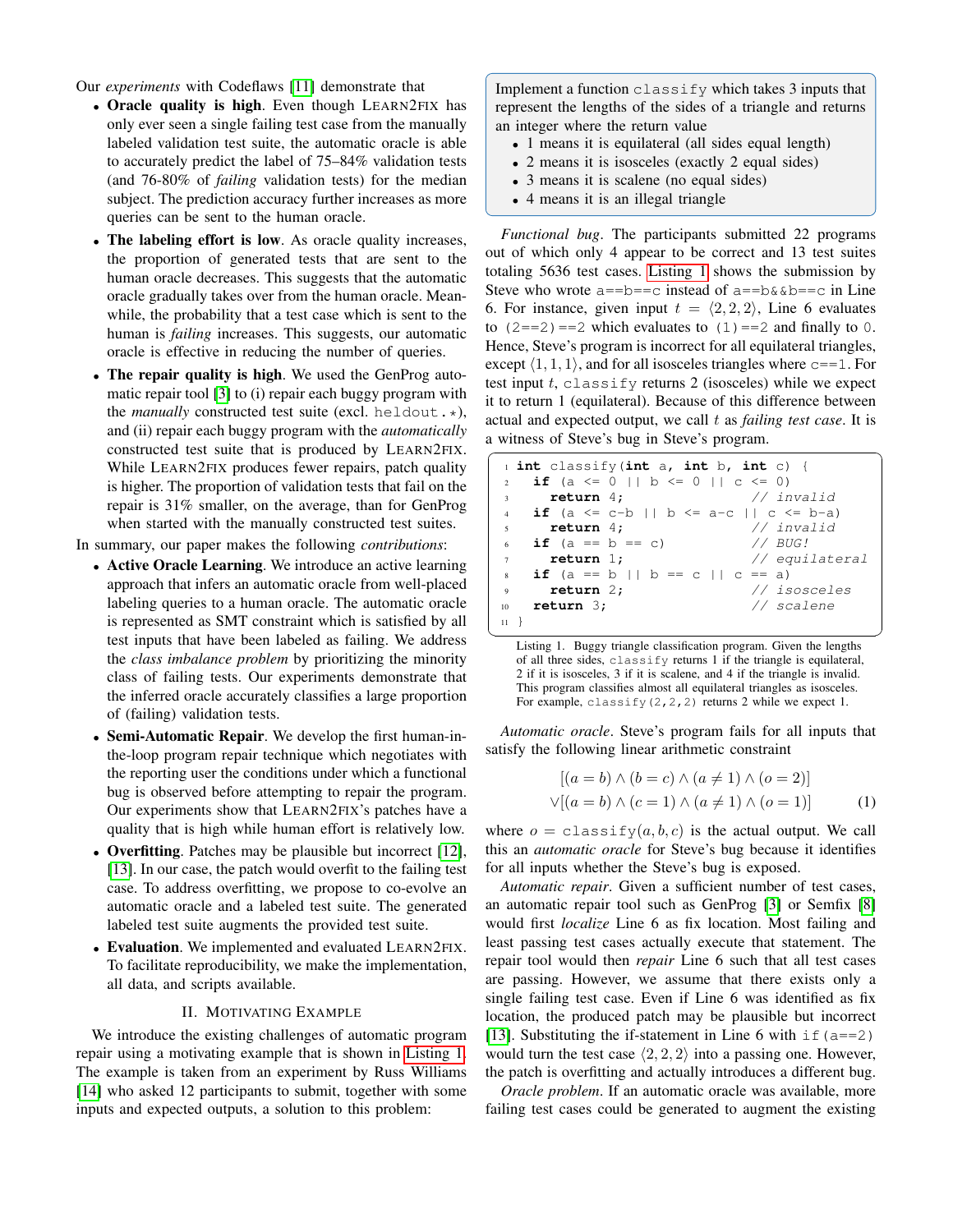# <span id="page-2-0"></span>Algorithm 1 Active Oracle Learning

**Input:** Buggy program  $P$ , Failing test case  $t_{\mathbf{X}} = \langle i, o \rangle$ **Input:** Human oracle  $H$ , Maximimum labeling effort  $l$ 1: Failing test  $T_{\mathbf{X}} = \{t_{\mathbf{X}}\}$ 2: Labeled tests  $T = \{t_{\mathbf{x}}\}$ 3: Automatic oracle  $\mathcal{O} = \text{SMT\_LEARN}(T)$ 4: while  $(|T| < l)$  and not timed out **do** 5: Failing test  $t'_{\mathbf{x}} = \text{SELECT}(T_{\mathbf{x}})$ 6: Generated test  $t_2 = \text{FUZZ}(t'_\text{X})$ 7: if DECIDE2LABEL $(t_2, \mathcal{O})$  then 8: Labeled test  $t = \mathcal{H}(t_2)$ 9: Labeled tests  $T = T \cup \{t\}$ 10: Automatic oracle  $\mathcal{O} = \text{SMT}$  LEARN(T) 11: **if**  $t$  is labeled as failing **then** 12: Failing tests  $T_x = T_x \cup \{t\}$ 13: end if 14: end if 15: end while **return** Labeled test cases  $T$ , Automatic test oracle  $\mathcal{O}$ 

test suite [\[15\]](#page-10-13). However, for functional bugs, such as the one in [Listing 1,](#page-1-0) the user that is reporting the bug or the developers are the only oracles available to distinguish expected from unexpected behaviors. In this paper, we will discuss an active learning approach to automatically derive an automatic oracle, similar to the one in Equation [\(1\)](#page-1-1).

## III. LEARNING TO DECIDE TEST CASE FAILURE

Given a buggy program, a failing test case, and only the user or developer as a test oracle, our technique LEARN2FIX generates an automatic oracle and a set of labeled test cases. A *test oracle* decides whether or not the program produces the expected output for a given test input. In order to minimize the queries to the human oracle, LEARN2FIX aims to maximize the probability that the human is presented with a failing test.

An overview of LEARN2FIX is shown in Algorithm [1.](#page-2-0) As input, LEARN2FIX takes the buggy program  $P$ , the failing test case  $t_{\mathbf{x}} = \langle \vec{i}, o \rangle$  where  $\vec{i}$  is a vector of input variable values and  $o = \mathcal{P}(\vec{i})$  is the *actual* output of  $\mathcal P$  for  $\vec{i}$ . Next, we assume that there exists a human test oracle  $H$  that can decide whether a generated test is failing, i.e., exposes the bug. We also assume that  $H$  accepts at most  $l$  queries. As output, LEARN2FIX produces a set of labeled tests  $T$  and an automatic test oracle  $\mathcal O$  that can decide whether a test is failing without human intervention.

Algorithm [1](#page-2-0) maintains two sets of test cases  $T$  and  $T<sub>x</sub>$  that are labeled overall and are labeled as failing, respectively. A *test case* is a tuple consisting of (i) a vector representing input variable values and (ii) the program's actual output for that input vector (e.g.,  $t_{\mathbf{X}} = \langle \vec{i}, \rho \rangle$ ). The first automatic oracle  $\mathcal{O}$ is learned by applying SMT LEARN to the set of labeled test cases (Line 3; [Section III-B\)](#page-3-0). Given only a single failing test case, at first,  $\mathcal{O} = true$  identifies all test cases as failing.

Algorithm [1](#page-2-0) generates new test inputs, asks  $H$  to label certain generated test inputs, and refines the automatic oracle until the maximal allowable number of labels  $l$  is reached or a timeout occurs (Lines 4–15). In each iteration, a new test input  $t_?$  is generated from a failing one  $t'_\mathbf{X} \in T_\mathbf{X}$  (Lines 5–6; [Section III-A\)](#page-2-1). If DECIDE2LABEL decides that  $t_2$  should be labeled, then the human oracle  $H$  is asked for the label, the labeled test is added to  $T$  (and  $T<sub>x</sub>$ ), and the automatic oracle  $O$  is retrained (Lines 7–14; [Section III-C\)](#page-3-1).

## <span id="page-2-1"></span>*A. Mutational Fuzzing to Generate More Failing Test Cases*

More failing test cases are needed. If the automatic oracle  $\mathcal O$  is trained only with one failing test, the simplest oracle is  $\mathcal{O} = \text{true}$ : All test cases fail, including the provided one. Of course, this oracle is highly inaccurate. In order to improve the accuracy of our automatic oracle, LEARN2FIX must generate more test cases that—when labeled—become positive and negative evidence of the bug.

In order to generate more test cases in the "vicinity" of a failing test case, LEARN2FIX employs mutational fuzzing. A *mutational fuzzer* generates new test inputs by applying a set of mutation operators to an existing seed input. In our case, SELECT( $T_x$ ) in Algorithm [1](#page-2-0) first selects as seed input a random test case  $t'_x \in T_x$  while  $\text{FUZZ}(t'_x)$  applies mutation operators to  $t'_{\mathbf{x}}$  such as bit flips, simple arithmetics, boundary values, and block deletion and insertion strategies to generate a new input  $t_2$  $t_2$ .<sup>2</sup> Our implementation of LEARN2FIX (i) assumes that the input vector  $\vec{i}$  has a fixed length, i.e., all generated test inputs have the same length, $3$  and (ii) for each position  $a$  in  $\vec{i}$ , LEARN2FIX either maintains the same value, adds or multiplies a constant or random value for  $\overline{i}[a]$  to generate a new input  $\vec{i}'$ , such that  $t_2 = \langle \vec{i}', \, o' \rangle$  where  $o' = \mathcal{P}(\vec{i}')$ .

The idea of exploring the neighborhood of a failing test case in order to collect more evidence of the location and behavior of the observed bug is not new. In fact, the widely successful, coverage-based, mutational greybox fuzzer American Fuzzy Lop (AFL) features a *crash exploration mode*[4](#page-2-4) which allows to generate more crashing inputs from a seed crashing input.

Example. For our motivating example in [Listing 1,](#page-1-0) starting with the failing test case  $t_{\mathbf{X}} = \langle \langle 2, 2, 2 \rangle, 2 \rangle$ , for illustration suppose for each position a in  $\vec{i}$ , we employ one of three mutation operators chosen uniformely at random:  $\vec{i}'[a] = \vec{i}[a]$ ,  $\vec{i}'[a] = \vec{i}[a] + 1$ , or  $\vec{i}'[a] = \vec{i}[a] - 1$ . The following test cases  $t_0, \ldots, t_9$  are generated when actually running the fuzzer on  $t_{\mathsf{X}}$ :

| $\langle \langle 2, 2, 1 \rangle, 1 \rangle$ ?, | $\langle \langle 1,3,3\rangle,2\rangle_2,$ |
|-------------------------------------------------|--------------------------------------------|
| $\langle \langle 1,3,2\rangle,4\rangle$ ?,      | $\langle \langle 3,3,1\rangle,1\rangle$ ?, |
| $\langle \langle 2,1,3 \rangle, 4 \rangle$ ?,   | $\langle \langle 3,3,3\rangle,2\rangle_2,$ |
| $\langle \langle 2,1,1\rangle,4\rangle$ ?,      | $\langle \langle 1,2,3\rangle,4\rangle$ ?, |
| $\langle \langle 3, 2, 2 \rangle, 2 \rangle$ ?  | $\langle \langle 2,3,2\rangle,2\rangle$ ?  |

The probability to generate another *failing* test case by mutational fuzzing is much higher than by generational fuzzing. Suppose, we would randomly generate three numbers in the range  $[-2^{63}, 2^{63} - 1]$ . The probability that the corresponding

<span id="page-2-2"></span><sup>2</sup> <https://lcamtuf.blogspot.com/2014/08/binary-fuzzing-strategies-what-works.html>

<span id="page-2-3"></span><sup>&</sup>lt;sup>3</sup>Otherwise, we cannot fix the value domain during oracle-learning [\[4\]](#page-10-3).

<span id="page-2-4"></span><sup>4</sup> <https://lcamtuf.blogspot.com/2014/11/afl-fuzz-crash-exploration-mode.html>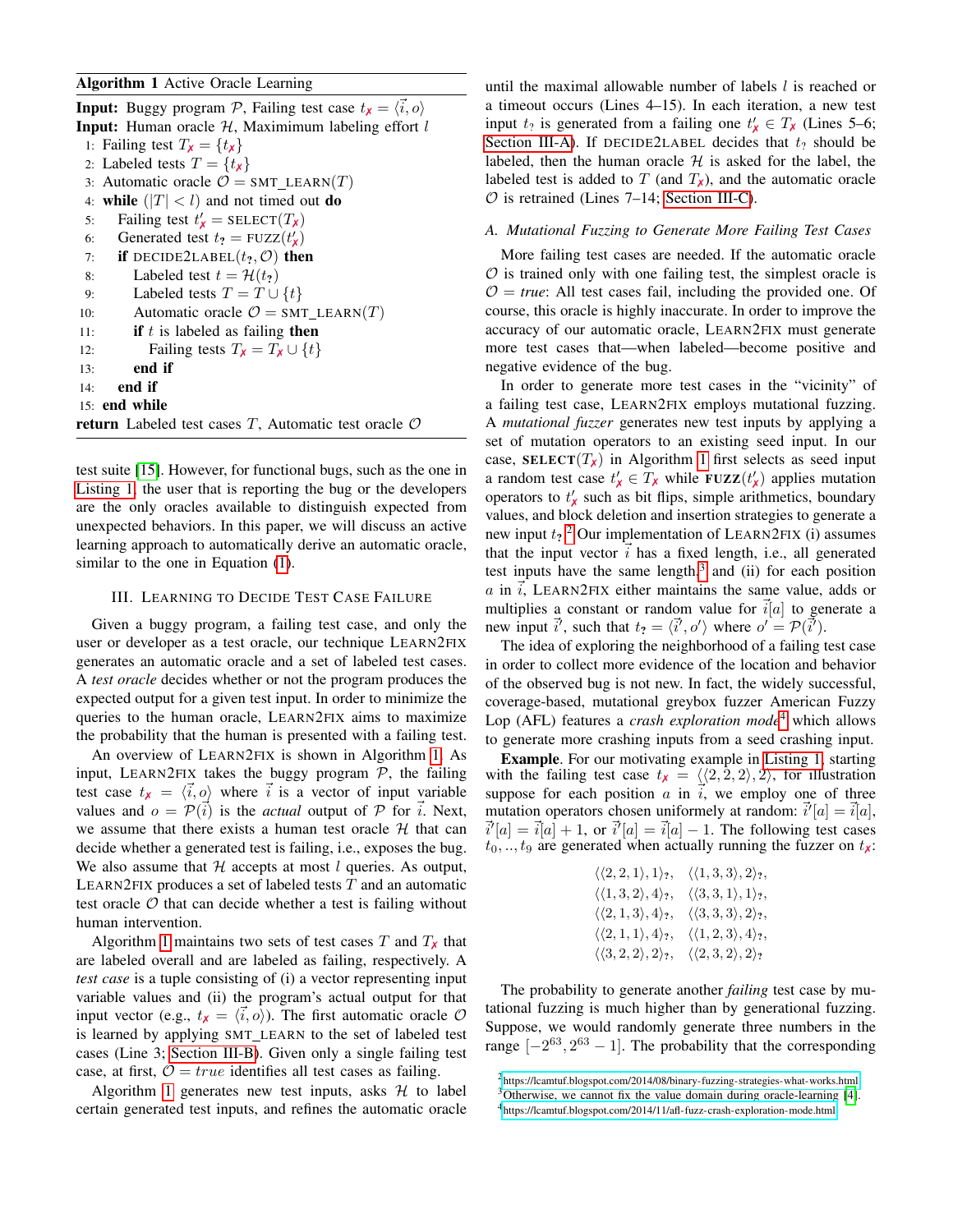test case represents an isosceles triangle with  $c = 1$  or an equilateral triangle required to expose Steve's bug is infinitesimal. On the other hand, three of the ten test cases generated by our mutational fuzzer expose Steve's bug (if labeled by  $\mathcal{H}$ , i.e.,  $\langle \langle 2, 2, 1 \rangle, 1 \rangle$ ,  $\langle \langle 3, 3, 1 \rangle, 1 \rangle$ , and  $\langle \langle 3, 3, 3 \rangle, 2 \rangle$ . As more test cases are generated and labeled by the human oracle, the quality of the automatic oracle improves.

#### <span id="page-3-0"></span>*B. Active SMT-based Oracle Learning*

An automatic oracle is needed. We cannot expect the user  $H$ to label every generated test case. Instead, LEARN2FIX trains an automatic oracle  $O$  based on the tests that have already been labeled by H. Like the human oracle, the *automatic oracle* decides whether a given test is labeled as passing or failing. As the accuracy of the automatic oracle improves,  $\mathcal O$  gradually takes over from  $H$ . The automatic oracle is trained within an *active learning loop* with the human oracle as the teacher and the automatic oracle as the learner.

Why SMT? We believe that Satisfiability Modulo Theory is a natural representation of buggy program semantics. Firstly, SMT constraints are fundamental building blocks in semantic analysis, including symbolic execution and semantic program repair. *Symbolic execution* [\[5\]](#page-10-4)–[\[7\]](#page-10-5) uses SMT constraints (i.e., path conditions) to group all inputs that exercise the same path. The negation of the constituent branch conditions and the solution of the resulting constraints facilitates the exploration of alternative paths. *Semantic program repair* [\[8\]](#page-10-6), [\[9\]](#page-10-7) uses SMT constraints for statement-level specification inference at the fix location and SMT-based synthesis to satisfy the inferred specification [\[16\]](#page-10-14). Unlike other binary classifiers, such as Support Vector Machines (SVMs), SMT constraints nicely capture the "discontinuous" nature of program behavior.<sup>[5](#page-3-2)</sup>

Secondly, our automatic oracle is a simple constraint. It only reflects the circumstances under which the program behaves in an *unexpected* manner. It does *not* reflect how the program is expected to behave. Indeed, this would require a fullfledged specification inference. For our motivating example in [Listing 1,](#page-1-0) we know that Steve's program provides unexpected results for all equilateral triangles, except for those with sides of unit length, and for all isosceles triangles where the third side has unit length. As SMT constraint, the automatic oracle  $O$  for Steve's bug is shown in Equation [\(1\)](#page-1-1). It is not necessary for  $\mathcal O$  to capture what we expect, e.g., to be a scalene triangle.

Oracle inferencing. LEARN2FIX uses INCAL to implement SMT LEARN in Algorithm [1.](#page-2-0) INCAL [\[4\]](#page-10-3) is a passive machine learning technique that given positive and negative examples learns an SMT(LRA) constraint that is satisfied by all positive but not by any negative examples. *Satisfiability Modulo Linear Real Arithmetic* SMT(LRA) is a formalism that combines propositional logic with expressions from linear arithmetic (e.g., [in]equalities, sums, and products) over continuous variables.

INCAL casts the problem of generating an SMT constraint that would satisfy all positive and no negative examples itself as a *satisfiability problem* (rather than an optimization problem). The authors argue that "searching for a satisfying formula is usually faster than searching for an optimal one in practice". It is assumed that all examples are *labeled correctly*. It is guaranteed that INCAL "will find a constraint that satisfies all positive examples and none of the negatives, iff such a formula exists". In contrast to most rule learning approaches, INCAL is *non-greedy*, i.e., the formula is learned in one step rather than piece-by-piece.

LEARN2FIX extends INCALs passive learning into an *active learning* approach. The learner (i.e., automatic oracle) actively queries the teacher (i.e., the human oracle) about the label of the most informative examples (i.e., generated test cases).

# <span id="page-3-1"></span>*C. Maximizing the Probability to Label a Failing Test Case*

In order to construct an effective automatic oracle, the *class imbalance problem* (CIP) needs to be addressed. Usually, there are more test inputs that do *not* expose the bug. In other words, a test generation technique normally generates more passing than failing test cases (whether or not we know the label of the test case). LEARN2FIX addresses the CIP partially already using the mutational fuzzing approach to generate more test cases in the "vicinity" of the failing test case [\(Section III-A\)](#page-2-1). However, we still find that most generated inputs are passing. The human oracle  $H$  has limited time. So asking her to label mostly passing test cases is unproductive.

How do we maximize the probability that the human  $H$  is queried with mostly failing tests (without knowing whether the test case is *actually* failing)? More importantly, how can we predict the probability that a test case is failing if the automatic oracle can only deliver hard decisions (passing *or* failing)?

Algorithm [2](#page-4-0) provides an overview of how DECIDE2LABEL in Alg. [1](#page-2-0) maximizes the probability that the human oracle is asked to label mostly failing test cases. Firstly, if the current automatic oracle  $O$  predicts the label of the generated test  $t_2$  as failing, then conservatively  $t_2$  is passed on to the human oracle for labeling (i.e., DECIDE2LABEL returns *true*; Lines 1–4).

Oracle committee. Secondly, if the majority of an unbiased committee of oracles predicts the label of  $t_2$  as failing, then it is passed on to the human oracle, as well. LEARN2FIX constructs the oracle committee to answer the question how to predict the probability that  $t_2$  is failing if our oracle  $\mathcal O$  can only provide hard decisions. LEARN2FIX effectively generates a given number  $S$  of test cases by fuzzing  $t_2$  and assigns each label  $L \in \{\checkmark, \checkmark\}$  to each generated test case  $t'_2$  (Lines 7–9). For each such hypothetically labeled test case  $t'_L$ , LEARN2FIX generates an oracle  $\mathcal{O}_L$  and asks that hypothetical oracle about the label of the original, unlabeled test case  $t_2$ . If the majority of hypothetical oracles predict the label of  $t_2$  as

<span id="page-3-2"></span><sup>5</sup>Our preliminary experiments with popular classifiers (e.g., SVM) revealed a prediction accuracy well above 90%. However, upon closer inspection, we found that the classifier would conservatively predict *all* test cases as passing. Even from the training set, almost none of the failing test cases was correctly predicted as failing. Indeed, in the presence of the *class imbalance problem*, prediction accuracy is an improper measure of classifier quality [\[17\]](#page-10-15). An SMT constraint, in contrast to regression-based classifiers, interpolates the training set, i.e., the constraint is satisfied by *all* failing test cases and *no* passing test case in the training set. In our results, we report the proportion of correctly identified *failing test cases* in a validation set as measure of classifier quality.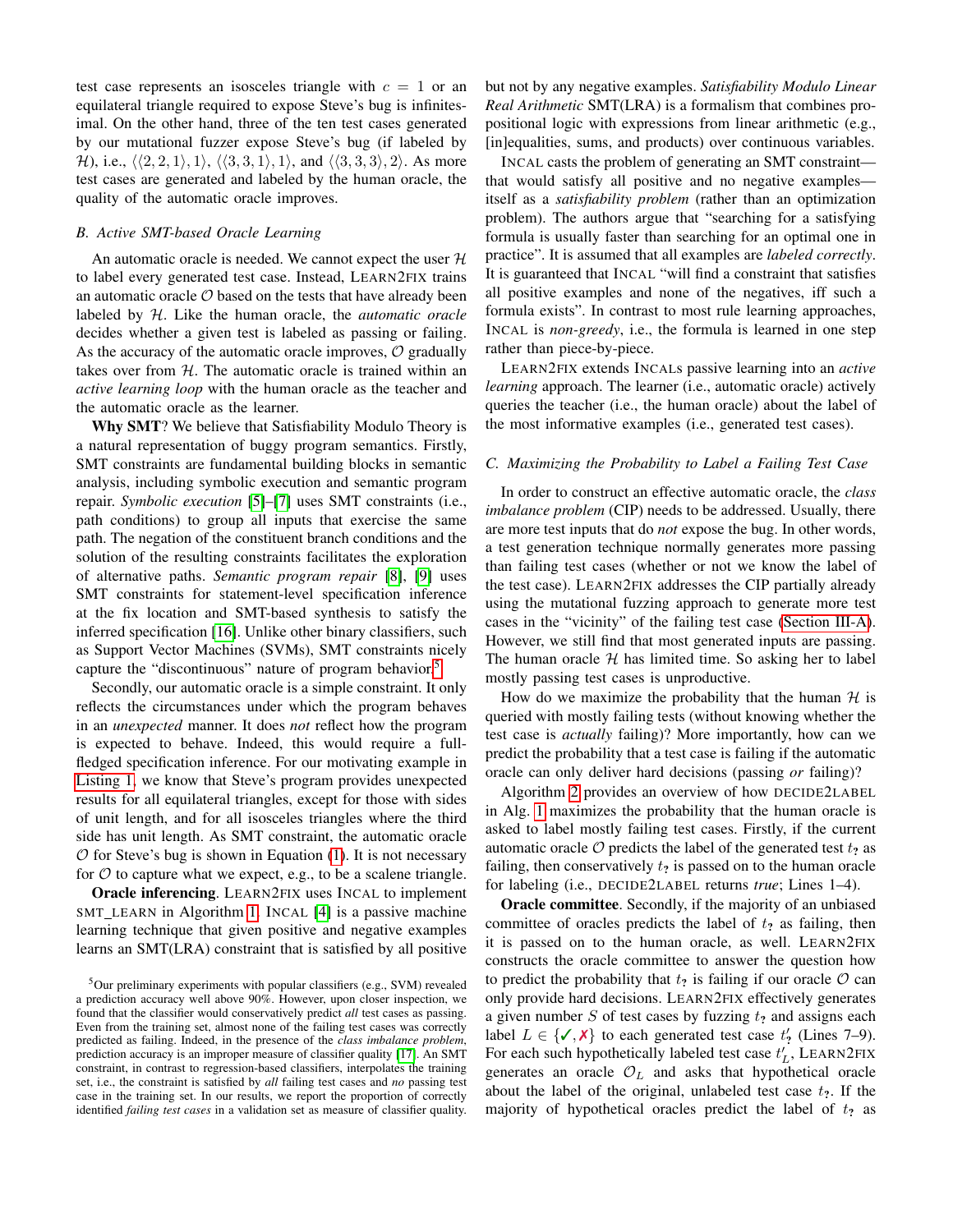# <span id="page-4-0"></span>Algorithm 2 DECIDE2LABEL auxiliary function

**Input:** Unlabeled test case  $t_2$ , Automatic oracle  $\mathcal{O}$ Input: Committee size S 1: Labeled test  $t = \mathcal{O}(t_2)$ 2: if  $t$  is labeled as failing then 3: return true 4: end if 5:  $votes = 0$ 6: for Index  $i$  from 1 to  $S$  do 7: Generated test  $t'_2 = FUZZ(t_2)$ 8: Labeled test  $t'_{\ell} \leftarrow$  assume  $t'_{\ell}$  is labeled as passing 9: Labeled test  $t'_\text{X} \leftarrow$  assume  $t'_2$  is labeled as failing 10: Hypothetical oracle  $\mathcal{O}_{\checkmark} = \text{SMT\_LEARN}(T \cup \{t'_{\checkmark}\})$ 11: Hypothetical oracle  $\mathcal{O}_X = \text{SMT\_LEARN}(T \cup \{t_X^j\})$ 12: if  $O_V$  labels  $t_2$  as failing then increment *votes* end if 13: if  $\mathcal{O}_\mathbf{X}$  labels  $t_2$  as failing then increment *votes* end if 14: end for 15: Failure probability estimate  $\hat{\theta} = \frac{\text{votes}}{2 \cdot S}$ **return**  $(\hat{\theta} \ge 0.5)$  // return true if the majority votes for failing

failing, then DECIDE2LABEL returns *true*, as well (Lines 12– 16). Otherwise, DECIDE2LABEL returns *false*.

The committee is *unbiased* because LEARN2FIX counts the vote from an oracle that is trained with the labeled test cases T plus a random, new test case hypothetically labeled as failing with the same weight as the vote from an oracle that is trained with the *same* new test case hypothetically labeled as passing. The key idea is to construct so-called *look-one-ahead oracles* [\[10\]](#page-10-8) which are given *all the actual evidence* (i.e., the labeled test cases T) *plus one piece of hypothetical evidence*, (i.e., a random unlabled test case which is assigned a random label). Our experiments show, as more tests are labeled (i.e.,  $|T|$  increases), the prediction accuracy of the look-one-ahead oracles improves, too. To boost statistical power, LEARN2FIX constructs and queries  $2 \cdot S$  such look-one-ahead oracles.

#### IV. IMPLEMENTATION

LEARN2FIX is implemented in Python v3.7 and builds on the INCAL tool,<sup>[6](#page-4-1)</sup> the PYWMI toolbox for probabilistic inferencing (which includes a solver for SMT(LRA) constraints), $^7$  $^7$ the LATTE model counting tool, $8$  and the NUMPY scientific computing library.[9](#page-4-4) Most of these libraries are dependencies that are inherited from INCAL.

Figure [1](#page-4-5) gives an architectural perspective on LEARN2FIX. At first the test suites  $T$  and  $T<sub>x</sub>$  are seeded with the *failing test case*  $t_{\text{X}}$ . The SMT\_LEARN method uses INCAL to learn the first *automatic oracle* and the first *oracle committee* from the labeled test suite. Meanwhile, the FUZZ method implements the *mutational fuzzer* which generates a new test case  $t_2$ .

Within the DECIDE2LABEL method, first the automatic oracle and then the supporting oracle committee are asked

<span id="page-4-1"></span>

<span id="page-4-2"></span><sup>7</sup><https://pypi.org/project/pywmi/>

<span id="page-4-4"></span><sup>9</sup><https://numpy.org/>



<span id="page-4-5"></span>Fig. 1. Architecture and Implementation LEARN2FIX

to predict the label of the generated test case. If either oracle or committee predict  $t_2$  to be failing,  $\langle t_2, \mathbf{X} \rangle$ ,  $t_2$  is sent to the *human oracle* for labeling. Otherwise, the generated test case is discarded. The test case that is labeled by the human oracle is added to the labeled test suite  $T$ . From the augmented test suite, INCAL is used to construct an improved automatic oracle and oracle committee. The improved oracles are then used to make better predictions about which test cases to pass to the human oracle. This closes the *active learning feedback loop*.

INCAL [\[4\]](#page-10-3) takes a *variable domain* which specifies the type and number of the constrained variables, and a set of positive and negative examples. An *example* is a vector of values for the variables in the domain that is specified. In our case, a positive example, which is supposed to satisfy the learned constraint, is a failing test case. From the domain and examples, INCAL produces an SMT(LRA) constraint that is satisfied by all positive examples and by none of the negative examples. While our implementation of LEARN2FIX is technically bound to SMT(LRA) constraints, we believe as the field of SMT learning advances more domains, such as strings, will become available to our approach.

The mutational fuzzer takes a test case and applies various mutation operators to generate a new test case. In LEARN2FIX, a *test case*  $\langle \vec{i}, o \rangle$  is a tuple consisting of a test input  $\vec{i}$  and the actual output o. The mutational fuzzer extracts and mutates the test input to produce a new test input, and constructs the new test case by executing the new test input on the program (which produces the new actual output). As mutation operators, we use several simple operations, such as incrementing or decrementing the value, adding or subtracting ten, multiplying or dividing by ten, replacing the value with a random number. For each position in the test input, zero or more operators can be applied. Through the mutational fuzzer, it is possible to generate both passing and failing test cases.

The automatic oracle is a first-order logic SMT formula generated by the SMT Learner. Given the program inputs and the actual output, the satisfiability of this formula predicts the label of the test case. Each time the human oracle labels a test case, the automatic oracle is being updated.

<span id="page-4-3"></span><sup>8</sup>[https://www.math.ucdavis.edu/](https://www.math.ucdavis.edu/~latte/software.php)∼latte/software.php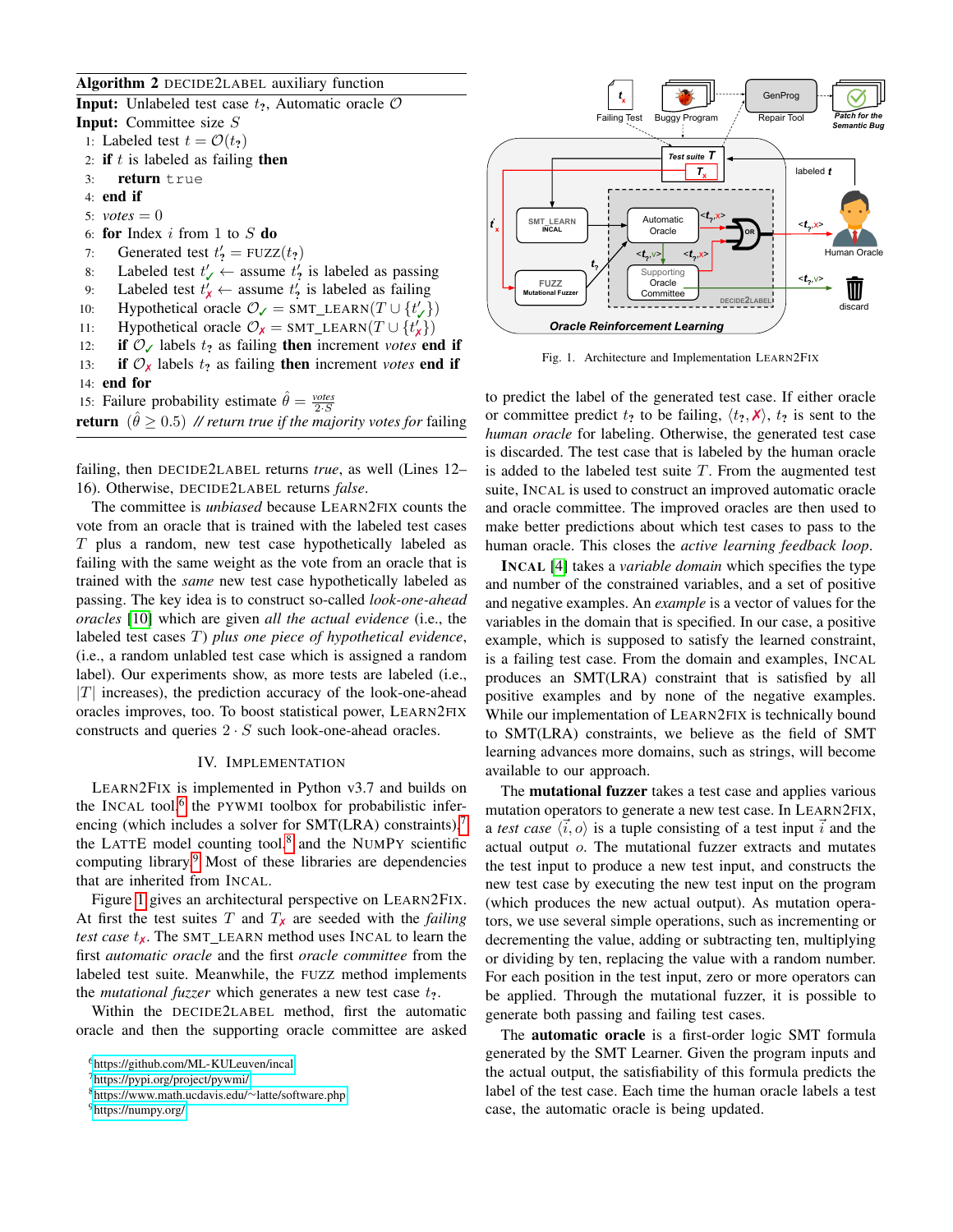The supporting oracle committee contains a set of automatic oracles. Each automatic oracle is generated by the SMT learner taking the labeled test suite and one generated test case with a hypothetical label (Algorithm [2;](#page-4-0) [Section III-C\)](#page-3-1). This generated test case is obtained from the mutational fuzzer. LEARN2FIX constructs a new oracle committee every time a new test case is labeled and added to the labeled test suite T.

# V. EXPERIMENTAL SETUP

## *A. Research Questions*

- RQ.1 (Oracle quality). How accurately does LEARN2FIX's automatic oracle label manually constructed & labeled (failing) test cases provided in the repair benchmark?
- RQ.2 (Human effort). What is the proportion of generated test cases that are sent to the human oracle for labeling? Does the probability to send mostly failing test cases indeed increase versus a random choice of test cases?
- RQ.3 (Patch quality). How does the quality of patches produced using LEARN2FIX's automatically generated test suite compare to the quality of patches produced using the manually constructed test suite that is provided with the repair benchmark? Specifically, how many subjects can be repaired and what is the proportion of validation (heldout) test cases that pass on the patched program?

## <span id="page-5-2"></span>*B. Experimental Subjects*

To evaluate LEARN2FIX and answer the research questions, we chose the *benchmark* according to the following criteria:

- 1) It should contain a sufficiently large number of programs that are algorithmically complex.
- 2) It should contain a diverse set of real defects that cause *functional bugs*, i.e., programs produce unexpected output for some inputs. For each subject, there should be 1 bug.
- 3) For each subject, there should be a *golden version*, i.e., a slightly changed program where the bug has been fixed. To automate a large number of experiments, the golden version will *act as the human oracle* H. Any discrepancy between the output produced by the golden and buggy version for the same test input is labeled as failing test.
- 4) For each subject, it should contain a *manually constructed* and labeled *training test suite* and a *validation test suite*. Both test suites combined will be used to evaluate oracle quality while training and validation test suite will be used to generate a patch and evaluate patch quality, resp.
- 5) For each subject, it should contain at least a *failing test* in the training test suite, i.e., a test input for which the buggy and golden version produce different outputs. Otherwise, LEARN2FIX cannot be started.
- 6) For each subject, it should contain test inputs that have a constant number of numeric input values. For each such test input, the program should produce a numeric output. Otherwise, INCAL cannot be used to learn the oracle  $\mathcal{O}$ .

Codeflaws [\[11\]](#page-10-9) satisfies the first four selection criteria. Codeflaws consists of 3902 buggy programs and the corresponding golden versions. For each buggy program there exist manually

| #  |             | <b>Defect</b> Description | <b>Example</b>                   |
|----|-------------|---------------------------|----------------------------------|
|    | 72 DCCR     | Replace constant          | $-$ for (i=n+1; i <=90; i ++)    |
|    |             | with variable/constant    | for $(i=n+1; i \le -100; i++)$   |
| 63 | <b>OILN</b> | Tighten condition         | $-$ if (t%2==0)                  |
|    |             | or loosen condition       | $+$ if (t%2==0 && t!=2)          |
| 59 | ORRN        | Replace relational        | $-$ if (sum $>$ n)               |
|    |             | operator                  | + if(sum>=n)                     |
| 50 | <b>HIMS</b> | Insert multiple           | + freopen("input.txt",           |
|    |             | non-branch statements     | "r", stdin);                     |
|    |             |                           | + freopen ("output.txt",         |
|    |             |                           | "w", stdout);                    |
| 48 | <b>OAIS</b> | Insert/Delete             | $max += days2;$                  |
|    |             | arithmetic operator       | $max += (days%7)$ $2;$<br>$^{+}$ |
| 48 | НОТН        | Other higher order        | $scant("$ s", $h)$ ;<br>-        |
|    |             | defect classes            | for $(i=0; i<71; i++)$<br>$+$    |
|    |             |                           | + scanf("%c", &h[i]);            |

<span id="page-5-0"></span>Fig. 2. Top-5 defect classes (out of 34) for our 552 Codeflaws subjects. First column (#) lists the number of subjects belonging to that defect class.

constructed and labeled training and validation test suites. The programs originate from 1653 users of Codeforces where they competed in different programming contests and solved three to five programming problems. In their 2017 publication, the authors claim "to our best knowledge, in automatic program repair evaluation, our benchmark has the largest number of real defects obtained from the largest number of subject programs to date" [\[11\]](#page-10-9).

From all subjects in Codeflaws, 552 subjects satisfy the last two criteria (cf. [Figure 2\)](#page-5-0). 2298 subjects took input files with more than one line, 323 took inputs that are *not* numeric, 82 did *not* contain functional bugs (but instead, e.g., crashes or timeouts), 39 did *not* contain failing tests, one (1) subject had a non-constant number of input variables across test input files, and 607 subjects produced a non-numeric output.

IntroClass and ManyBugs benchmarks [\[18\]](#page-10-16) do not satisfy our selection criteria. ManyBugs consists of programs that take complex, non-numeric inputs which does not satisfy our sixth criterion. IntroClass consists of programs that implement one of six very simple functions (e.g., return the smallest of three numbers) which does not satisfy our first selection criterion.

GenProg. As automatic repair tool, we chose GenProg [\[3\]](#page-10-2) because it is a mature tool that has been shown to repair large programs cost-effectively. GenProg is already set up with the Codeflaws repair benchmark.<sup>[10](#page-5-1)</sup>

# *C. Setup and Infrastructure*

For each subject program, given a single failing input we run LEARN2FIX to produce a labeled test suite, including both failing and passing test cases. The detailed workflow for this step is shown in Figure [1.](#page-4-5) The data collected from the first step (i.e., test suite generation and labeling) is used to answer the first two research questions (RQ.1 and RQ.2). To answer RQ.3, we run GenProg twice with an attempt to repair the buggy subject using the labeled test suite generated by LEARN2FIX and the manually constructed training test suite, respectively.

<span id="page-5-1"></span> $10$ We also sought to conduct experiments with the Angelix [\[9\]](#page-10-7) automatic repair tool. However, despite enlisting the help of the Angelix authors a few weeks before submission, we could not get Angelix to work with Codeflaws. It seems recent upstream changes in the dependencies introduced a compatibility issue:<https://github.com/mechtaev/angelix/issues/11> (DBR: Not our report).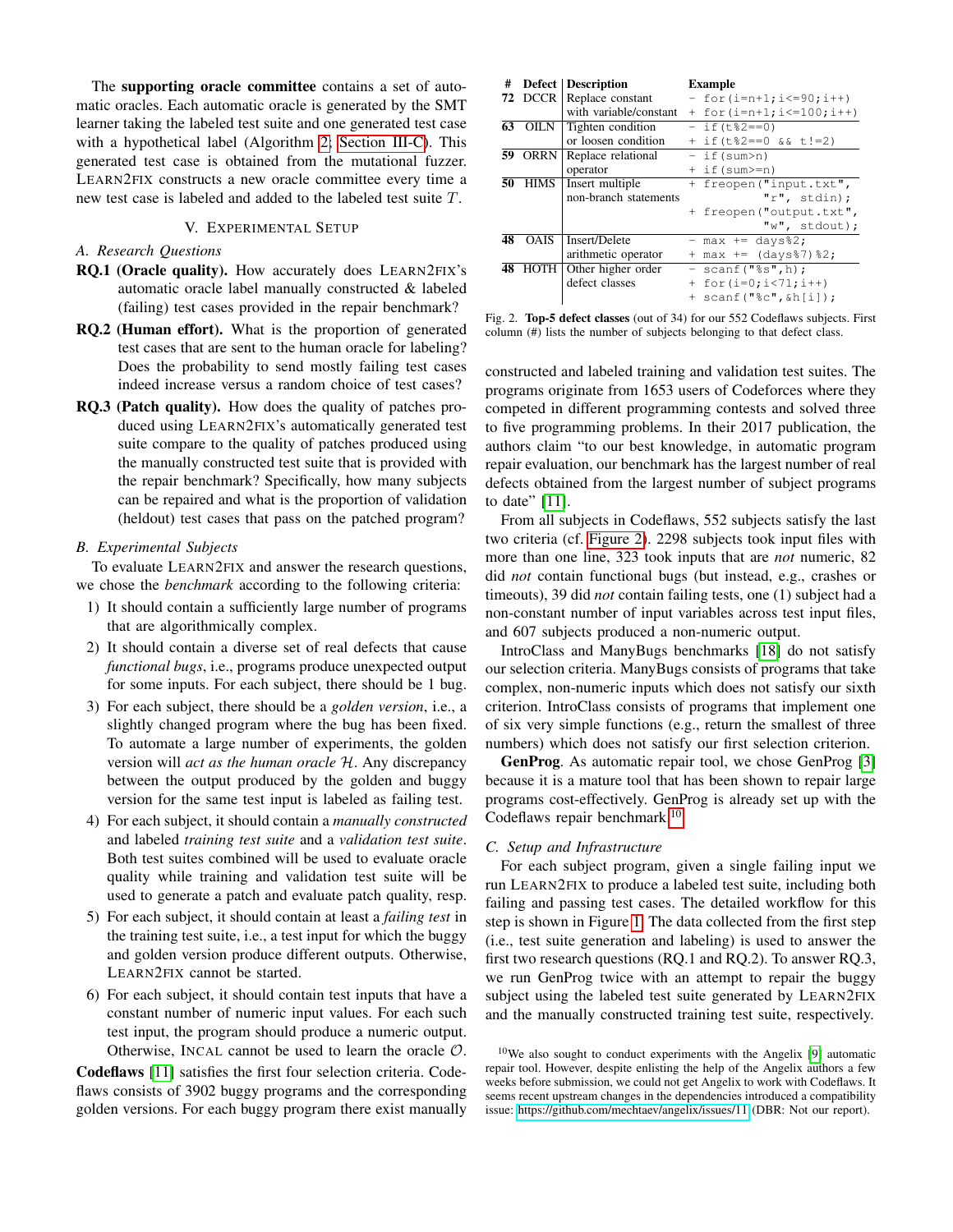

<span id="page-6-0"></span>Fig. 3. **Oracle Quality**. *On the left (a)*: Boxplots showing the accuracy of LEARN2FIX's automatic oracle  $\mathcal{O}$  when predicting the labels of manually constructed and labeled validation test cases in the repair benchmark, when varying the maximal number of labeling queries to the human oracle (i.e.,  $l$  in Algorithm [1\)](#page-2-0). For overall accuracy (a.left), the observed increases are statistically significant according to the *paired one-sided Wilcoxon test* (p < 0.0001). For conditional accuracy (a.right), there is no statistically significant difference  $(p > 0.05)$ . *On the right (b)*: Boxplots showing some statistics about the validation test suites, including the distribution of passing and failing tests across subjects.

For our experiments, we fixed the following values.

- *Timeouts.* We set the maximal time for auto-generating a labeled test suite (Alg. [1\)](#page-2-0) as well as for auto-generating a patch to 10 minutes each.
- *Committee size.* We set the size of the oracle committee to 20 members (i.e.,  $S = 10$  in Alg. [2\)](#page-4-0).
- *Maximal labeling effort*. We set the maximal number of queries to the human oracle to 10, 20, and 30, repeating the entire set of experiments for all three parameters (i.e.,  $l \in \{10, 20, 30\}$  in Alg. [1\)](#page-2-0).

*Experiment Repetition*. To mitigate the impact of randomness and to gain statistical power for the experimental results, we repeat each experiment 30 times.

*Infrastructure*. We evaluated our approach within a Docker container that has access 64GB of main memory and 32 logical Intel Haswell processor cores (each at 2.0GhZ) and that runs the Ubuntu 16.04.03 LTS (Xenial Xerus) 64-bit OS.

#### *D. Reproducibility*

To facilitate open science and reproducibility, we make our implementation of LEARN2FIX, our collected data, and scripts available at first in a blinded manner for the reviewer's scrutiny and, upon acceptance, publically for everyone to reproduce our results. We provide concrete instructions for reproducing the experiments and all artifacts here:

. <https:/github.com/mboehme/learn2fix>

# VI. EXPERIMENTAL RESULTS

# *RQ.1 Test Oracle Quality*

*Validation tests*. The Codeflaws benchmark [\[11\]](#page-10-9) comes with a large number of manually labeled test cases (i.e., training and heldout test cases). We use these validation tests to check the accuracy of LEARN2FIX's automatic oracles. In [Figure 3.](#page-6-0)b, we see the distribution of the number of passing and failing validation tests across all subjects. On average, each subject is accompanied by 42 passing and 13 failing validation tests.

*Measures of oracle quality*. The classical *prediction accuracy* is computed as the proportion of validation tests for which both human and automatic oracle agree. However, due to the class imbalance problem, classical accuracy is not a good measure of oracle quality. If about 90% of the generated tests are actually passing, even a low-quality oracle that predicts *all* tests as passing would have a prediction accuracy of 90%. To address the class imbalance problem, we also report the *conditional accuracy* which is computed as the proportion of *actually failing* validation tests that the automatic oracle also labels as failing (i.e., conditioned on the minority class).

*Result presentation*. Throughout the results section, the box plot is our main means of presenting the data. For each subject, labeling effort, and measure, we computed average values over all 30 runs. For instance, when configured with a maximal labeling effort of  $l = 10$  queries, LEARN2FIX's prediction accuracy for the subject 1-A-bug-18353198-18353306 is 83.4% when averaged over all 30 runs. A *boxplot* shows several interesting statistics for the distribution of this average value *over all subjects*. For instance, from the first boxplot in [Figure 3.](#page-6-0)a, we can derive that for the middle 50% of the 552 subjects, LEARN2FIX exhibits a prediction accuracy between 63% and 88% with a median of 75%. For a quarter of subjects the prediction accuracy is higher than 88% (up 100%).

Even though LEARN2FIX has only ever seen a single failing test case from the manually labeled validation test suite, the automatic oracle is able to accurately predict the label of 75–84% validation tests for the median subject (Fig. [3.](#page-6-0)a).

The prediction accuracy further increases as more queries can be sent to the human oracle. For instance, if the human is willing to label 30 tests, the median prediction accuracy is 15% higher than if the human only wants to label ten.

Even if we focus only on the minority class, Fig. [3](#page-6-0) shows that LEARN2FIX's automatic oracle labels *at least* 78% of failing validation tests correctly for the majority of subjects (i.e., the median conditional accuracy is 78% or higher).

Result. LEARN2FIX *produces high-quality test oracles that improve with the number of queries to the human oracle.*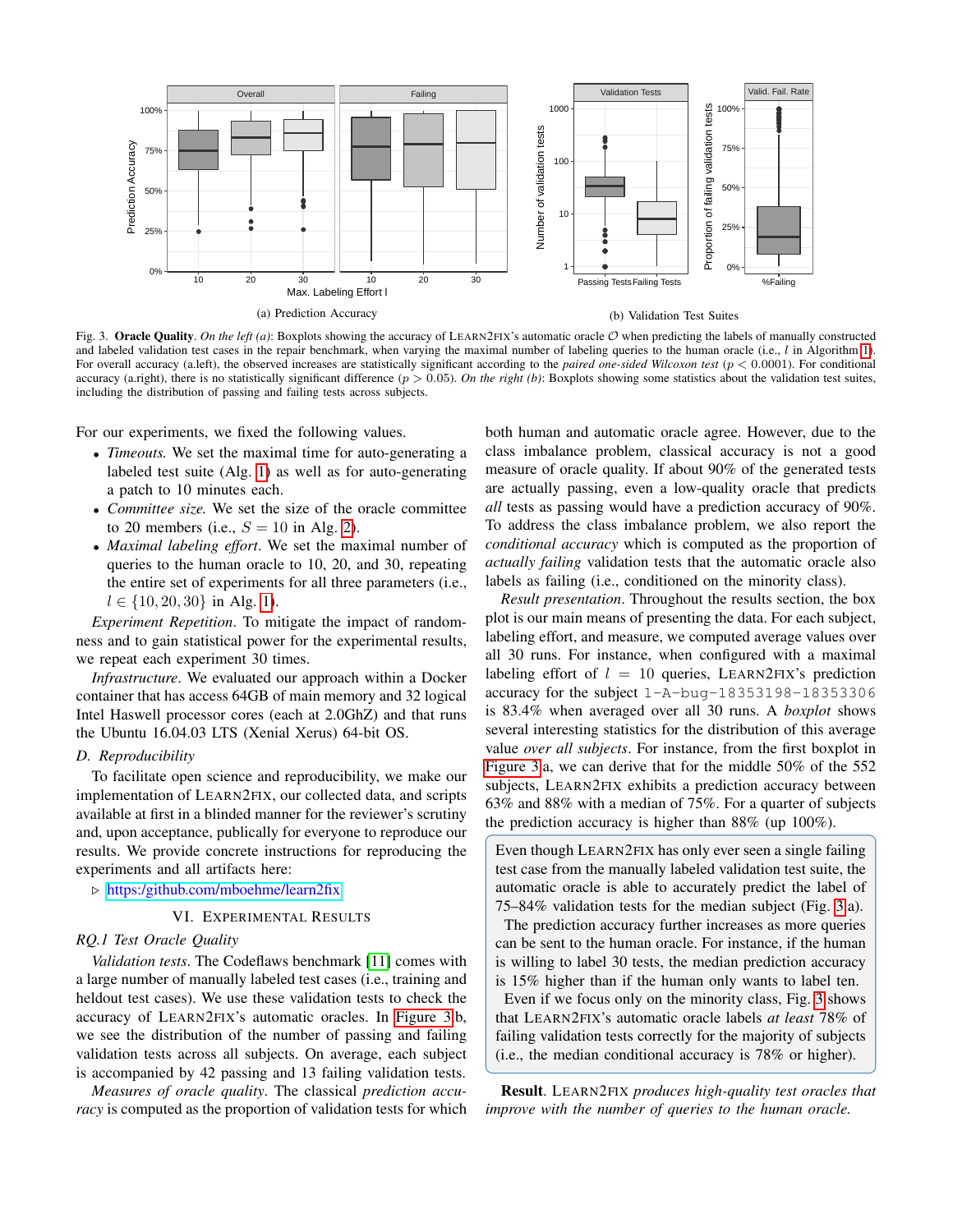

(a) Proportion of generated / failing tests that are labeled across all subjects.

<span id="page-7-0"></span>Fig. 4. **Human Effort.** On the left (a): Boxplots showing the proportion of generated or failing tests that LEARN2FIX sends to the human oracle for labeling. All observed decreases are statistically significant (*paired one-sided Wilcoxon test*; p < 0.01). *On the right (b)*: Boxplots showing the probability that LEARN2FIX sends a failing test relative to the probability that LEARN2FIX generates a failing test. Observed increases (b.right) are statistically significant ( $p < 0.0001$ ).

#### *RQ.2 Human Effort*

*Measures of human effort*. We report two metrics. Firstly, we measure the *proportion of generated tests that are labeled* given the human is willing to label at most  $l \in \{10, 20, 30\}$ generated tests. That is, we abort the test generation once the human has labeled  $l$  tests. The lower the proportion of labeled generated test cases, the lower the human effort.

Secondly, we measure the *probability to label a failing test*, i.e., how likely it is that the human oracle labels a received test as failing. The key objective of LEARN2FIX is to maximize the probability that the human oracle is labeling failing test cases, i.e., the minority class. If the probability to *label* a failing test case is much greater than the probability to *generate* a failing test case, the human effort is reduced.

*As the (conditional) prediction accuracy of the automatic oracle increases, the proportion of generated tests that are labeled* decreases *(Fig. [4.](#page-7-0)a-left). Meanwhile, the proportion of generated test cases that are labeled* as failing *remains above 70% (Fig. [4.](#page-7-0)a-right). In other words, while a smaller proportion of generated test cases require human scrutiny,* LEARN2FIX *retains roughly the same proficiency to identify failing test cases to send to the human oracle.*

For the median subject, almost every second test case is sent for labeling if the human oracle is willing to label only ten test cases  $(l = 10)$ . However, for the median subject, only one in four generated tests is sent for labeling if the human is willing to label three times more test cases  $(l = 30)$ . Recall that no more tests are generated once the human oracle has labeled *l* generated test cases.

*As the (conditional) prediction accuracy of the automatic oracle increases, the probability that a test–that is labeled by the human oracle–turns out failing* increases *(Fig. [4.](#page-7-0)bright). Meanwhile, the probability to generate a failing test (unsurprisingly) remains about the same (Fig. [4.](#page-7-0)b-left). In fact, for the median and average subject, when*  $l = 30$ *, the probability to label a failing test case is twice and 11 times higher than expected by random labeling, respectively.*

For the median subject, about a quarter of the generated tests are actually failing. However, if the human is willing to label  $l = 30$  generated tests, for the median subject, the probability that LEARN2FIX labels a failing test is about twice as high.



(b) Probability to generate / label a failing test case across all subjects.

Result. LEARN2FIX *reduces human effort versus random labeling. As oracle quality improves, effort is further reduced.*

# *RQ.3 Patch Quality*

*Training and validation*. For each subject, the Codeflaws repair benchmark provides manually constructed training and validation test suites. Given the *training test suite*, GenProg attempts to produce a patch such that all test cases in the training set are passing. In addition, for each subject LEARN2FIX autogenerates three training test suites of size  $l \in \{10, 20, 30\}$ . We assume that the human oracle provides the expected output for the labeled tests. We call the manually constructed training suite as manual and LEARN2FIX's training suites as 10, 20, or 30 depending on suite's size l. The *validation test suite* is used to measure the quality of all four patches.

*Measures of patch quality*. Firstly, we measure *repairability* as the proportion of subjects that were successfully repaired in at least one of three runs. In other words, for those subjects all tests in the provided *training* test suite pass on the patched program. Secondly, we measure the *validation score* as the proportion of validation tests that pass on the patched program. Primarily, we would like to maximize the validation score as it also measures overfitting (unlike repairability).

*While fewer subjects are repaired when GenProg is given* LEARN2FIX*'s training suite, the validation score is higher. As the size of the training suite increases, the repairability decreases: Fewer repairs are produced (Fig. [5.](#page-8-0)left). Hence, we explain the increased repairability–when given the manual suite–by the lower number of training tests (Fig. [5.](#page-8-0)middle). The median and average number of manual training tests per subject is 6 and 10.8 test cases, respectively. The validation score of the patches that are produced with* LEARN2FIX*'s training tests* increases *as test suite size increases (Fig. [5.](#page-8-0)right): Our auto-generated patches are better. The proportion of validation test cases that still fail on the generated repair is 31% smaller, on the average, when the repair is produced by* LEARN2FIX *(*l = 30*) than by the manually constructed training suite (cf. [Figure 6\)](#page-8-1).*

Result. LEARN2FIX *produces test suites that are well-suited for automatic program repair to produce high-quality patches.*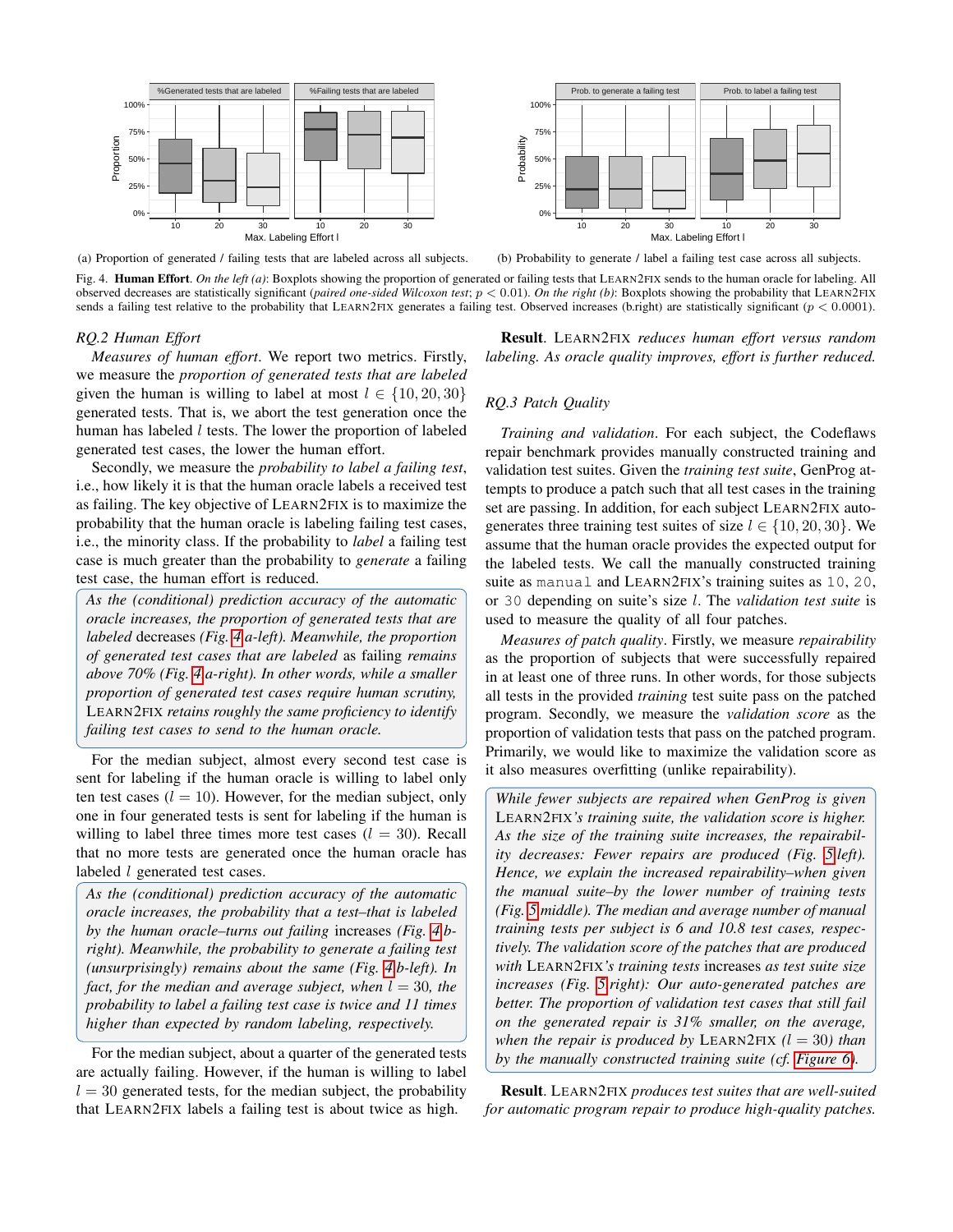

<span id="page-8-0"></span>Fig. 5. Patch Quality. *On the left*: The proportion of subjects that could be successfully repaired (across all 30 runs), i.e., a patch was generated such that all (generated) *training* tests pass. *In the middle*: The number of manually constructed *training* test cases as provided with the Codeflaws repair benchmark (across all 552 subjects). *On the right*: The proportion of manually constructed *validation* test cases that pass on the patched program (across all 552 subjects). According to the *unpaired, two-sided Wilcoxon test*, the observed increases between Manual and  $l = 20$  are statistically significant ( $p < 0.001$ ). There is no statistically significant difference from  $l = 20$  to  $l = 30$  ( $p > 0.05$ ) In both cases, a mean of 90% heldout tests pass on the patches produced by LEARN2FIX.

|                                      | Median | Average  |
|--------------------------------------|--------|----------|
| Manually generated test suite        | 2.4%   | 14.9%    |
| Auto-generated test suite $(l = 10)$ | 1.6%   | 13.8%    |
| Auto-generated test suite $(l = 20)$ | $0\%$  | $10.1\%$ |
| Auto-generated test suite $(l = 30)$ | $0\%$  | 10.3%    |

<span id="page-8-1"></span>Fig. 6. Proportion of validation tests that are still failing on the repaired subject (across all subjects). Complement of the validition score (1 − *score*).

### VII. THREATS TO VALIDITY

As for any empirical study, there are various threats to the validity of our results and conclusions. The first concern is *external validity*, i.e., the degree to which our findings can be generalized to and across other subjects and tools. First, our results may not hold for other subjects. Particularly, our SMT learning tool INCAL [\[4\]](#page-10-3) works only for numeric variables. Hence, our subject programs were required to take numeric input values and produce numeric output values. However, we chose our subjects such that we had a large number of real, arithmetically complex, buggy programs containing diverse types of defects (i.e., 552 programs containing 34 defect types; cf. Sec. [V-B\)](#page-5-2). Second, the results on patch quality (RQ.3) may turn out differently for automatic program repair (APR) tools other than GenProg. However, the APR tool used in our experiments, GenProg [\[3\]](#page-10-2), is state-of-the-art and has been shown to repair large open-source programs cost-effectively.

The second concern is *internal validity*, i.e., the degree to which our study minimizes systematic error. Firstly, to mitigate spurious observations due to the randomness of the mutational fuzzer or the SMT learner and to gain statistical power, we repeated each experiment 30 times and report average values. Second, like implementations of other techniques, our tool may not faithfully implement LEARN2FIX as presented in Algorithms [1](#page-2-0) and [2.](#page-4-0) However, to facilitate scrutiny and reproducibility, we make source code and all data available.

The third concern is *construct validity*, i.e., the degree to which a test measures what it claims, or purports, to be measuring. To mitigate this threat, we motivate and discuss at least two measures for each of the three independent variables: oracle quality, human effort, and patch quality.

#### VIII. RELATED WORK

This paper was inspired by the work of Holub et al. [\[10\]](#page-10-8) on an active learning approach to reduce human (labeling) effort during image classification. Faced with large amounts of unlabeled data, the authors required an efficient human labeling approach. Holub et al. proposed to send in each iteration to the human oracle only the *most informative unlabeled point* (MUIP), i.e., that image where the classifier is most uncertain about its label. "At first glance this may seem counter-intuitive: how can the algorithm know whether a group of unlabeled images will be informative, when, by definition, there is no label directly associated with the images" [\[10\]](#page-10-8)?

We extended the approach of Holub et al. by addressing the *class imbalance problem* (generated tests are likely passing) which violates their assumption of equal probabilities over all labels. LEARN2FIX conservatively sends all test cases to the human oracle that are predicted as likely failing. Moreover, we extended their pool-based approach, where the data have a fixed number of points, into a *stream-based approach*, where data points are continuously generated and decided upon. Our insight is that a reliable probability estimate for a point's label can be derived with a fixed-size random classifier committee.

"The automation of test oracles is probably one of the most difficult problems in software testing" according to Briand [\[19\]](#page-10-17). There are two kinds of automatic test oracles. Barr et al. [\[20\]](#page-10-18) provide a recent survey on the oracle problem in general while Pezzè and Chang [\[21\]](#page-10-19) review the current state-of-the-research for constructing and evaluating automated test oracles specifically. *Implicit oracles* are compiler-induced and observable as crashes or timeouts [\[20\]](#page-10-18). Functional or logical bugs cannot be detected by implicit oracles. Implicit oracles can also be *injected* [\[22\]](#page-10-20), [\[23\]](#page-10-21). For instance, ASAN [\[22\]](#page-10-20) induces a crash for inputs that expose a memory safety error. *Explicit oracles* detect functional and other bugs and must be manually added. Typically, developers write assertions as explicit oracles [\[24\]](#page-10-22). However, while assertions are added proactively, our goal is to construct an explicit oracle retroactively, i.e., the oracle should identify new test cases exposing a known error.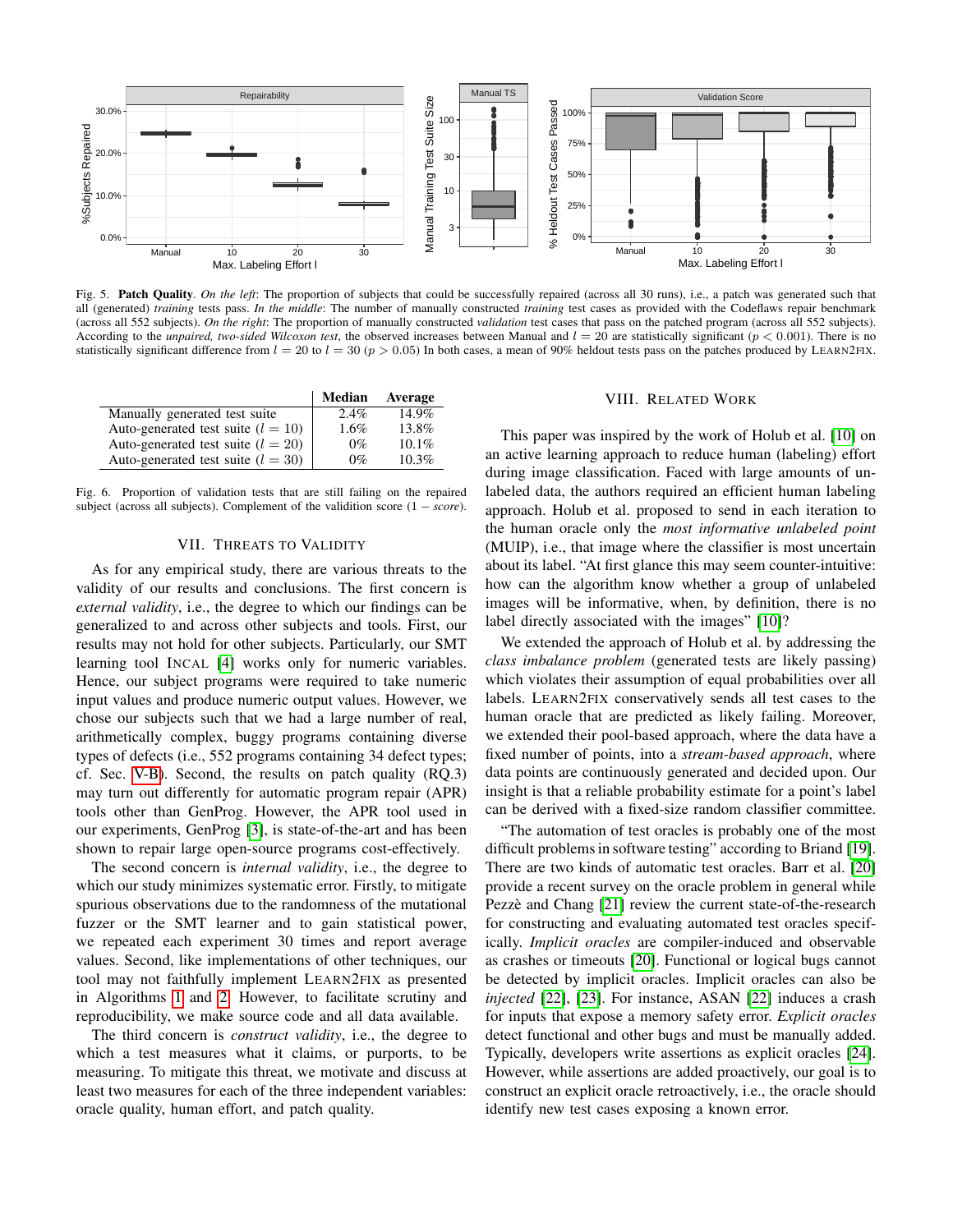Bowring et al. [\[25\]](#page-10-23) also propose to train an oracle by queries to the human. Suppose, a test input  $t$  was labeled as failing. The test oracle would assign an unlabeled test input which executes the same code with similar frequency as  $t$  the same label as t. Unlabeled tests that execute other code or the same code with a different frequency as previously labeled tests are sent to the human for labeling. This induces a query for each increase in coverage. In their study, even at 350 queries, the authors did *not* observe a difference in prediction accuracy compared to a passive learning approach, where the classifier is trained with a random set of the same number of labeled tests. In contrast, LEARN2FIX requires no source code and addresses our key challenge, i.e., to minimize the number of queries while maximizing oracle quality, which we empirically demonstrate even at 10 queries. Also, LEARN2FIX realizes our larger vision of human-in-the-loop automatic program repair.

Other existing approaches *infer a specification* of a program as regression oracle [\[21\]](#page-10-19)—while the objective of LEARN2FIX is to infer a bug oracle. A *regression oracle* checks whether a new program version behaves like the previous version for unseen inputs. Machine learning can be used to learn the function between the program inputs and outputs. The learned function can be implicitly represented as classifier [\[26\]](#page-10-24)–[\[28\]](#page-10-25) or explicitly as a program assertions or likely invariants [\[29\]](#page-10-26). Now, given a new program version, if for an input the output that is predicted by the regression oracle differs from the actual output, a bug may have been introduced in the recent changes.

While such existing techniques learn to identify the *expected* behavior of a program, our *bug oracle* learns to identify the *unexpected* behavior (i.e., a known functional bug). We believe that this smaller task is achieved much more efficiently. For instance, in our motivating example (Sec. [II\)](#page-1-2), LEARN2FIX does *not* learn how to classify a triangle. Instead, it learns which triangles Steve's program classifies incorrectly. Groce et al. [\[30\]](#page-10-27) present an approach to learn an automatic bug oracle for a classifier that has been observed to misclassify. However, their approach uses properties that are specific to classifier programs. In contrast, LEARN2FIX generally applies to all programs (as long as their domain and range can be represented in an existing satisfiability modulo theory).

To reduce the time it takes the human oracle to label tests in a generated test suite as passing or failing, several approaches have been proposed. Harman et al. [\[31\]](#page-10-28) propose to *reduce the number of tests generated* without compromising code coverage achieved. Afshan et al. [\[32\]](#page-10-29) proposed to *improve the human readability* of the generated test cases by incorporating a natural language model into the test generation process. McMinn et al. [\[33\]](#page-10-30) propose more generally to *extract oracle knowledge from various sources*, such as programmers, source code and documentation. Pastore et al. [\[34\]](#page-10-31) propose to *crowd source the labeling task* to a crowd of users on the Internet to label the test cases. Staats et al. [\[35\]](#page-11-0) suggest to *identify a smaller subset of variables* to be checked that have the highest impact on the program output. However, none of these works studies the problem of constructing an automatic oracle that learns to label a continuous stream of generated test cases.

The use of constraints as oracles has been explored within formula-based debugging [\[36\]](#page-11-1). Given an input that fails on the current version and passes in a previous version, DARWIN [\[37\]](#page-11-2) constructs an SMT constraint that is satisfied by all inputs that pass on the current version and differ marginally from the failing input in their control flow behavior. This difference in control flow points to the location of the fault. Ermis et al. [\[38\]](#page-11-3) introduce the *error invariant* which is anchored at a particular program location and represents variable values that still lead to an observed assertion violation. Angelic Debugging [\[39\]](#page-11-4) infers SMT constraints as statement-level specification for the faulty statement. None of the existing techniques produce an automatic oracle that can decide whether a test case does or does not expose a known functional error.

The generation of further failing test cases from one failing test has previously been explored. The AFL fuzzer [\[40\]](#page-11-5)–[\[42\]](#page-11-6) supports a crash-mode for this purpose. More tests can also be generated to isolate the fault [\[43\]](#page-11-7), or to improve auto-generated patches [\[15\]](#page-10-13). Given only a stack trace, there exist techniques that generate a crash-reproducing input [\[44\]](#page-11-8), [\[45\]](#page-11-9). Unlike in our work, in all cases an automatic oracle is already assumed.

#### IX. DISCUSSION AND FUTURE WORK

We envision a semi-automatic approach that negotiates the condition under which the bug is observed before repairing the bug. Strategically, the user is asked: "*For this other input, the program produces that output; is the bug observed*"? While the user might not have the expertise to understand the source code or to produce a patch, it seems reasonable to ask to distinguish expected from unexpected program behavior. Iteratively, an *automatic bug oracle* is trained to predict the user's responses with increasing accuracy. Using the trained oracle, the user can be asked even more strategically. The key challenge that we addressed in this paper was to maximize the oracle's accuracy, given only a limited number of queries.

We presented LEARN2FIX which realizes our approach for programs that take numeric inputs. We empirically showed that the quality of the trained oracles and auto-generated patches is reasonably high despite a relatively low labeling effort. The restriction to numeric inputs is inherited from INCAL [\[4\]](#page-10-3) a very recent (2018) technique that learns an SMT(LRA) constraint from positive and negative examples. Yet, programs that take arrays, strings, or structured objects require more sophisticated theories (e.g., [\[46\]](#page-11-10), [\[47\]](#page-11-11)). Some limitations are shared with symbolic execution which builds on SMT, as well. Realizing our approach for non-numeric inputs is left for future work.

We note that the learned constraint *cannot* serve as ground truth, e.g., during semantic repair [\[8\]](#page-10-6), [\[9\]](#page-10-7). The inferred oracle is only approximate and may itself mispredict. In future, we plan to explore the *true risk* [\[48\]](#page-11-12) (i.e., the true probability of misprediction) within a probabilistic or statistical framework [\[49\]](#page-11-13), [\[50\]](#page-11-14). Exact learning might be possible with equivalence queries [\[51\]](#page-11-15) in addition to the membership queries to the (human) teacher. As a more general approach, we also plan to evaluate binary classification with abstention [\[52\]](#page-11-16). Only test inputs with "uncertain" label are passed to the human.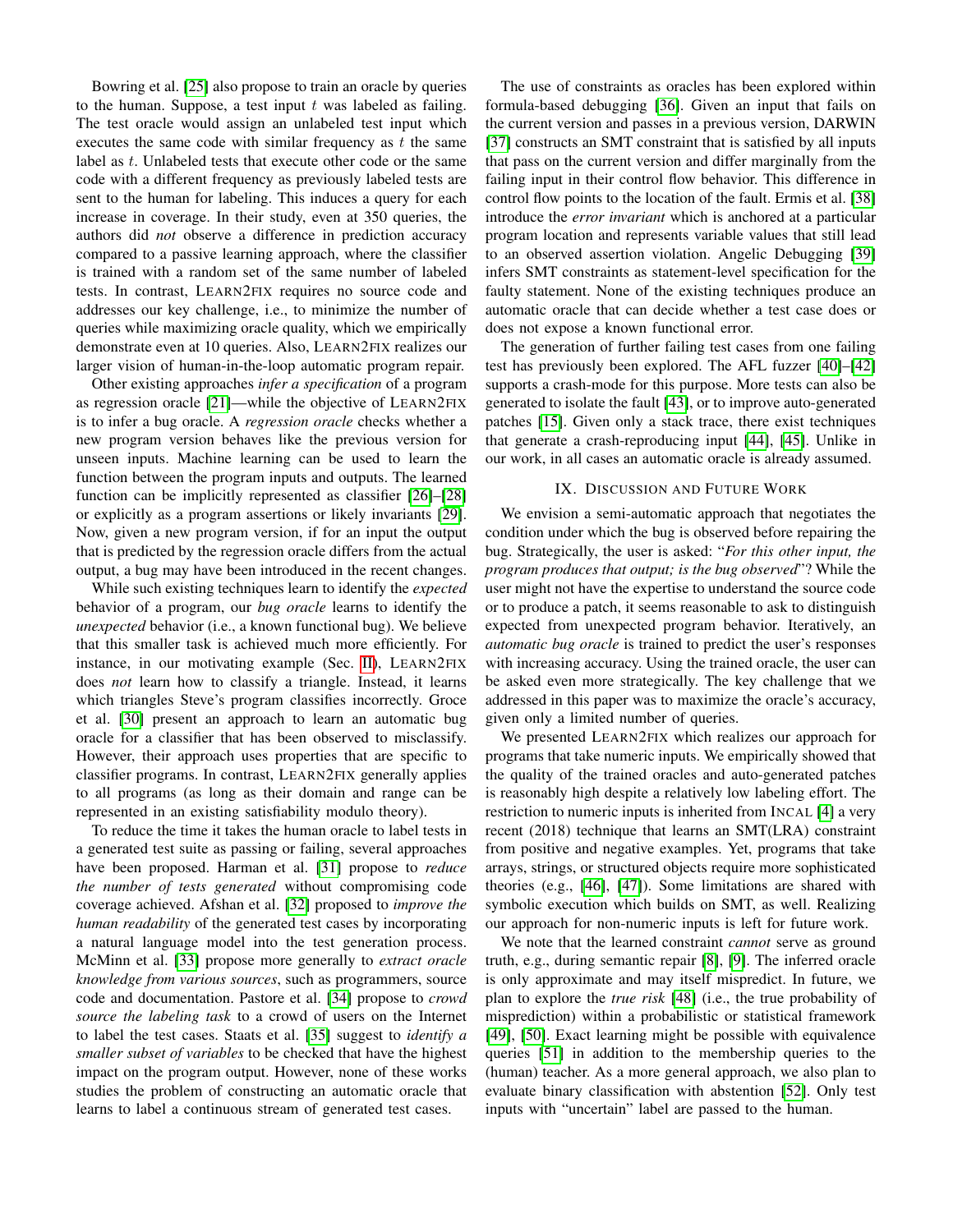We are excited by the prospect of the first fully automatic end-to-end software debugging technique that starts with a user reporting a bug and ends with a patch that fixes the bug, where the patch has a better quality than one which is auto-generated from manually constructed test cases. Of course, there are abundant opportunities for future work, but our current results are already very encouraging.

#### ACKNOWLEDGEMENTS

We thank Aldeida Aleti for the interesting discussions about this paper and her inspiring and truely insightful perspective on human bias in machine learning. We thank the anonymous reviewers for their constructive feedback. This research was fully or partially funded by the Australian Government through an Australian Research Council (ARC) Discovery Early Career Researcher Award (DE190100046).

#### **REFERENCES**

- <span id="page-10-0"></span>[1] M. Monperrus, "Automatic software repair: A bibliography," *ACM Comput. Surv.*, vol. 51, no. 1, pp. 17:1–17:24, Jan. 2018.
- <span id="page-10-1"></span>[2] L. Gazzola, D. Micucci, and L. Mariani, "Automatic Software Repair: A Survey," *IEEE Transactions on Software Engineering*, vol. 45, no. 1, pp. 34–67, 2019.
- <span id="page-10-2"></span>[3] C. Le Goues, T. V. Nguyen, S. Forrest, and W. Weimer, "GenProg: A generic method for automatic software repair," *IEEE Transactions on Software Engineering*, vol. 38, no. 1, pp. 54–72, 2012.
- <span id="page-10-3"></span>[4] S. Kolb, S. Teso, A. Passerini, and L. De Raedt, "Learning SMT(LRA) constraints using SMT solvers," *IJCAI International Joint Conference on Artificial Intelligence*, vol. 2018-July, pp. 2333–2340, 2018.
- <span id="page-10-4"></span>[5] P. Godefroid, N. Klarlund, and K. Sen, "Dart: Directed automated random testing," in *Proceedings of the 2005 ACM SIGPLAN Conference on Programming Language Design and Implementation*, ser. PLDI '05, 2005, pp. 213–223.
- [6] C. Cadar, D. Dunbar, and D. Engler, "Klee: Unassisted and automatic generation of high-coverage tests for complex systems programs," in *Proceedings of the 8th USENIX Conference on Operating Systems Design and Implementation*, ser. OSDI'08, 2008, pp. 209–224.
- <span id="page-10-5"></span>[7] C. S. Păsăreanu and N. Rungta, "Symbolic pathfinder: Symbolic execution of java bytecode," in *Proceedings of the IEEE/ACM International Conference on Automated Software Engineering*, ser. ASE '10, 2010, pp. 179–180.
- <span id="page-10-6"></span>[8] H. D. T. Nguyen, D. Qi, A. Roychoudhury, and S. Chandra, "Semfix: Program repair via semantic analysis," in *Proceedings of the 2013 International Conference on Software Engineering*, ser. ICSE '13, 2013, pp. 772–781.
- <span id="page-10-7"></span>[9] S. Mechtaev, J. Yi, and A. Roychoudhury, "Angelix: Scalable multiline program patch synthesis via symbolic analysis," *Proceedings - International Conference on Software Engineering*, pp. 691–701, 2016.
- <span id="page-10-8"></span>[10] A. Holub, P. Perona, and M. C. Burl, "Entropy-based active learning for object recognition," *2008 IEEE Computer Society Conference on Computer Vision and Pattern Recognition Workshops, CVPR Workshops*, pp. 1–8, 2008.
- <span id="page-10-9"></span>[11] Shin Hwei Tan, Jooyong Yi, Yulis, S. Mechtaev, and A. Roychoudhury, "Codeflaws: a programming competition benchmark for evaluating automated program repair tools," in *2017 IEEE/ACM 39th International Conference on Software Engineering Companion (ICSE-C)*, 2017.
- <span id="page-10-10"></span>[12] Z. Qi, F. Long, S. Achour, and M. Rinard, "An analysis of patch plausibility and correctness for generate-and-validate patch generation systems," in *Proceedings of the 2015 International Symposium on Software Testing and Analysis*, ser. ISSTA 2015, 2015, pp. 24–36.
- <span id="page-10-11"></span>[13] E. K. Smith, E. T. Barr, C. Le Goues, and Y. Brun, "Is the cure worse than the disease? overfitting in automated program repair," in *Proceedings of the 2015 10th Joint Meeting on Foundations of Software Engineering*, ser. ESEC/FSE 2015, 2015, pp. 532–543.
- <span id="page-10-12"></span>[14] R. Williams, "Triangle classification problem," [https://russcon.org/](https://russcon.org/triangle_classification.html) triangle [classification.html,](https://russcon.org/triangle_classification.html) July 2002.
- <span id="page-10-13"></span>[15] X. Gao, S. Mechtaev, and A. Roychoudhury, "Crash-avoiding program repair," in *Proceedings of the 28th ACM SIGSOFT International Symposium on Software Testing and Analysis*, ser. ISSTA 2019, 2019, pp. 8–18.
- <span id="page-10-14"></span>[16] S. Jha, S. Gulwani, S. A. Seshia, and A. Tiwari, "Oracle-guided component-based program synthesis," in *Proceedings of the 32Nd ACM/IEEE International Conference on Software Engineering - Volume 1*, ser. ICSE '10, 2010, pp. 215–224.
- <span id="page-10-15"></span>[17] N. Japkowicz and S. Stephen, "The class imbalance problem: A systematic study," *Intelligent data analysis*, vol. 6, no. 5, pp. 429–449, 2002.
- <span id="page-10-16"></span>[18] C. Le Goues, N. Holtschulte, E. K. Smith, Y. Brun, P. Devanbu, S. Forrest, and W. Weimer, "The ManyBugs and IntroClass benchmarks for automated repair of C programs," *IEEE Transactions on Software Engineering (TSE)*, vol. 41, no. 12, pp. 1236–1256, December 2015.
- <span id="page-10-17"></span>[19] L. C. Briand, "Novel applications of machine learning in software testing," in *2008 The Eighth International Conference on Quality Software*, Aug 2008, pp. 3–10.
- <span id="page-10-18"></span>[20] E. T. Barr, M. Harman, P. McMinn, M. Shahbaz, and S. Yoo, "The oracle problem in software testing: A survey," *IEEE Transactions on Software Engineering*, vol. 41, no. 5, pp. 507–525, 2015.
- <span id="page-10-19"></span>[21] M. Pezz and C. Zhang, "Automated test oracles: A survey," in *Advances in Computers*. Elsevier, 2014, vol. 95, pp. 1 – 48.
- <span id="page-10-20"></span>[22] K. Serebryany, D. Bruening, A. Potapenko, and D. Vyukov, "Addresssanitizer: A fast address sanity checker," in *Proceedings of the 2012 USENIX Conference on Annual Technical Conference*, ser. USENIX ATC'12, 2012.
- <span id="page-10-21"></span>[23] E. Stepanov and K. Serebryany, "Memorysanitizer: fast detector of uninitialized memory use in c++," in *Proceedings of the 2015 IEEE/ACM International Symposium on Code Generation and Optimization (CGO)*, San Francisco, CA, USA, 2015, pp. 46–55.
- <span id="page-10-22"></span>[24] D. S. Rosenblum, "A practical approach to programming with assertions," *IEEE Trans. Softw. Eng.*, vol. 21, no. 1, pp. 19–31, Jan. 1995.
- <span id="page-10-23"></span>[25] J. F. Bowring, J. M. Rehg, and M. J. Harrold, "Active learning for automatic classification of software behavior," in *Proceedings of the 2004 ACM SIGSOFT International Symposium on Software Testing and Analysis*, ser. ISSTA '04, 2004, pp. 195–205.
- <span id="page-10-24"></span>[26] J. Hu, W. Yi, N. W. Chen, Z. J. Gou, and W. Shuo, "Artificial neural network for automatic test oracles generation," *Proceedings - International Conference on Computer Science and Software Engineering, CSSE 2008*, vol. 2, no. 05, pp. 727–730, 2008.
- [27] R. Braga, P. S. Neto, R. Rabêlo, J. Santiago, and M. Souza, "A machine learning approach to generate test oracles," *ACM International Conference Proceeding Series*, pp. 142–151, 2018.
- <span id="page-10-25"></span>[28] S. R. Shahamiri, W. M. N. W. Kadir, S. Ibrahim, and S. Z. M. Hashim, "An automated framework for software test oracle," *Information and Software Technology*, vol. 53, no. 7, pp. 774 – 788, 2011.
- <span id="page-10-26"></span>[29] M. D. Ernst, J. H. Perkins, P. J. Guo, S. McCamant, C. Pacheco, M. S. Tschantz, and C. Xiao, "The daikon system for dynamic detection of likely invariants," *Sci. Comput. Program.*, vol. 69, no. 1-3, pp. 35–45, Dec. 2007.
- <span id="page-10-27"></span>[30] A. Groce, T. Kulesza, C. Zhang, S. Shamasunder, M. Burnett, W. Wong, S. Stumpf, S. Das, A. Shinsel, F. Bice, and K. McIntosh, "You are the only possible oracle: Effective test selection for end users of interactive machine learning systems," *IEEE Transactions on Software Engineering*, vol. 40, no. 3, pp. 307–323, March 2014.
- <span id="page-10-28"></span>[31] M. Harman, S. G. Kim, K. Lakhotia, P. McMinn, and S. Yoo, "Optimizing for the number of tests generated in search based test data generation with an application to the oracle cost problem," in *2010 Third International Conference on Software Testing, Verification, and Validation Workshops*, April 2010, pp. 182–191.
- <span id="page-10-29"></span>[32] S. Afshan, P. McMinn, and M. Stevenson, "Evolving readable string test inputs using a natural language model to reduce human oracle cost," in *2013 IEEE Sixth International Conference on Software Testing, Verification and Validation*, March 2013, pp. 352–361.
- <span id="page-10-30"></span>[33] P. McMinn, M. Stevenson, and M. Harman, "Reducing qualitative human oracle costs associated with automatically generated test data," *1st International Workshop on Software Test Output Validation, STOV 2010, in Conjunction with the 2010 International Conference on Software Testing and Analysis, ISSTA 2010*, pp. 1–4, 2010.
- <span id="page-10-31"></span>[34] F. Pastore, L. Mariani, and G. Fraser, "Crowdoracles: Can the crowd solve the oracle problem?" in *Proceedings of the 2013 IEEE Sixth International Conference on Software Testing, Verification and Validation*, ser. ICST '13, 2013, pp. 342–351.